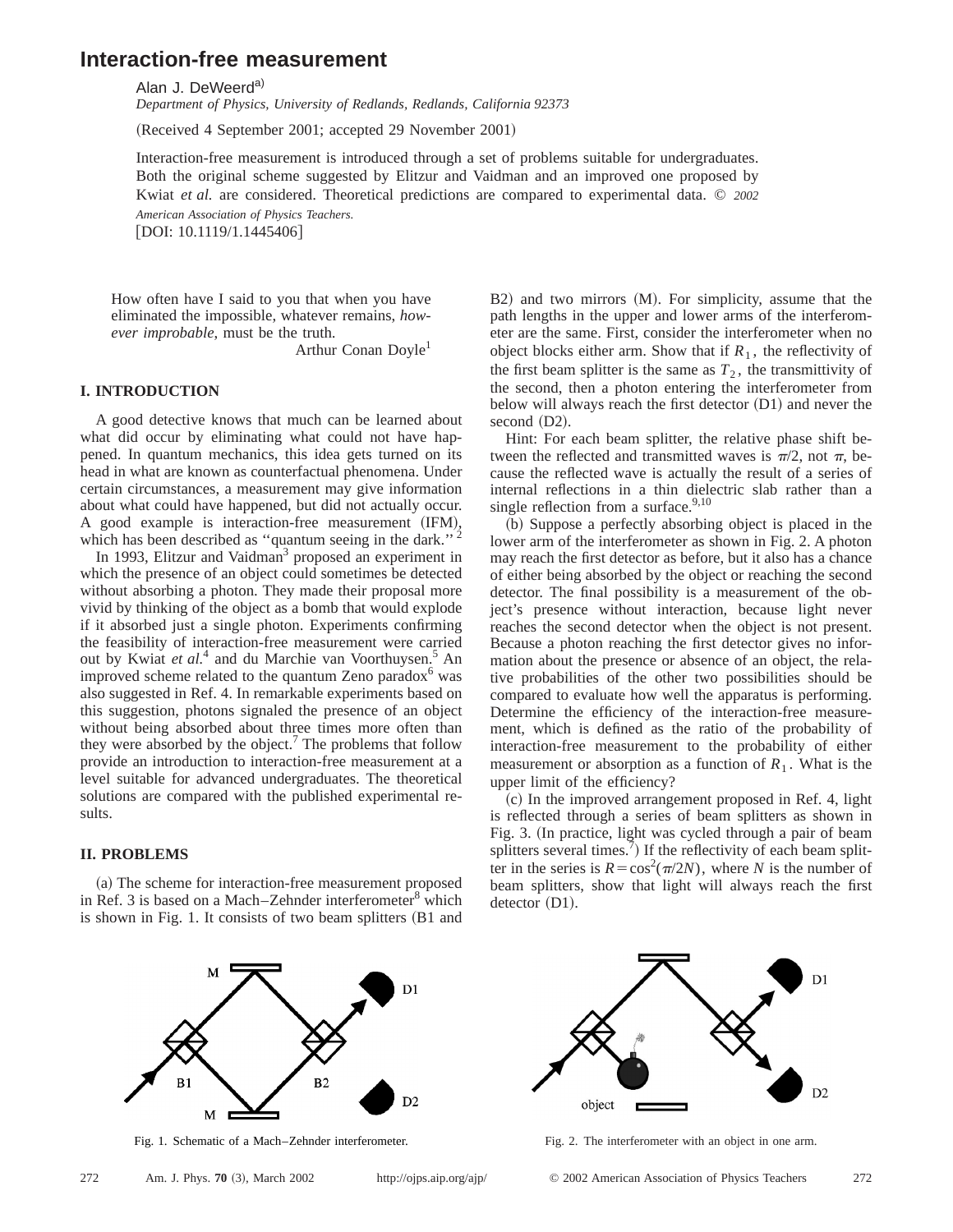

Fig. 3. The apparatus described with  $N=4.$ 

(d) If an object blocks all of the upper arms of the apparatus in Fig. 3, a photon can also be absorbed or reach the second detector. Determine the efficiency of interaction-free measurement as a function of the number of beam splitters. What is the theoretical limit on the efficiency for this device as *N* becomes large?

### **III. SOLUTIONS**

(a) In order to understand the interference that occurs as a photon leaves the system, its wave function at various locations in the apparatus will be considered. Because the probability of reflection from a beam splitter is proportional to the square of the reflected wave function, a fraction  $\sqrt{R}$  of a wave function is reflected by a beam splitter. Similarly, a fraction  $\sqrt{T}$  of a wave function is transmitted. In addition, there is a relative phase shift of  $\pi/2$  between the reflected and transmitted waves. Let  $|a\rangle$  be the wave function of a photon as it enters the interferometer. The wave function at other locations will be labeled as shown in Fig. 4. After the first beam splitter, the wave functions are

$$
|b\rangle = e^{i\pi/2}\sqrt{T_1}|a\rangle = i\sqrt{T_1}|a\rangle,
$$
 (1)

and

$$
|c\rangle = \sqrt{R_1}|a\rangle. \tag{2}
$$

Each wave function picks up the same phase change upon reflecting from a mirror, so that this phase change can be ignored. After the second beam splitter, the wave functions emerging from the two arms interfere giving

$$
|d\rangle = \sqrt{R_2}|b\rangle + i\sqrt{T_2}|c\rangle = i(\sqrt{T_1R_2} + \sqrt{R_1T_2})|a\rangle,
$$
 (3)

and

$$
|e\rangle = i\sqrt{T_2}|b\rangle + \sqrt{R_2}|c\rangle = (-\sqrt{T_1T_2} + \sqrt{R_1R_2}).
$$
 (4)

Because  $T_2 = R_1$ , it must also be true that  $R_2 = T_1$ , because  $R+T=1$  for each beam splitter. Therefore,

$$
-\sqrt{T_1 T_2} + \sqrt{R_1 R_2} = -\sqrt{T_1 R_1} + \sqrt{R_1 T_1} = 0,
$$
\n(5)

and  $|e\rangle$ =0, so the photon never reaches the second detector. The photon will always strike the first detector because that is the only other possibility, so it can also be shown that the amplitude of  $|d\rangle$  is one.

 $(b)$  For this part, only the probability that a photon is going in a given direction after each beam splitter needs to be considered because no interference is occurring. If a photon is reflected by the first beam splitter, it will be absorbed, so the probability of this absorption is simply  $P_{\text{abs}} = R_1$ . A photon that is transmitted by both beam splitters will result in an interaction-free measurement, so the probability is  $P_{IFM}$  $=T_1T_2$ . Therefore, the efficiency is

$$
\eta = \frac{P_{\text{IFM}}}{P_{\text{abs}} + P_{\text{IFM}}} = \frac{T_1 T_2}{R_1 + T_1 T_2}.
$$
\n(6)

Because  $T_2 = R_1$  and  $R_1 + T_1 = 1$ , the efficiency simplifies to

$$
\eta = \frac{T_1}{1 + T_1} = \frac{(1 - R_1)}{1 + (1 - R_1)} = \frac{1 - R_1}{2 - R_1}.
$$
\n(7)

Therefore, as the reflectivity of the first beam splitter approaches zero, the efficiency approaches 1/2. As Fig. 5 shows, the theoretical efficiency agrees well with the measurements made by White *et al.*,<sup>11</sup> except when the reflectivity becomes very small. Unfortunately, the probability of interaction-free measurement approaches zero as the efficiency reaches its maximum, so most photons end up at the first detector and give no information. A major experimental difficulty in achieving a high efficiency and avoiding false detection of an object is the practical impossibility of obtaining total destructive interference at the second detector  $(D2)$ when no object is present in the interferometer.

A potential application of interaction-free measurement is the imaging of light-sensitive objects, such as biological systems. The preceding analysis assumes that the object is perfectly absorbing, which will not necessarily be the case. The experiments in Ref. 11 show the difficulty of imaging semitransparent objects.<sup>11</sup> An analysis by Krenn, Summhammer, and Svozil suggests that the advantage of the Elitzur and Vaidman scheme<sup>3</sup> is lost when trying to distinguish between multiple transparencies.<sup>12</sup>

(c) Because  $R+T=1$ , the probability of transmission for each beam splitter is  $T = \sin^2(\pi/2N)$ . Use vectors to represent the components of the wave function in the upper and lower paths at each stage in the system. For example, a photon entering the first beam splitter from above is in the initial state  $\binom{1}{0}$ , and one entering from below is in the initial state  $\binom{0}{1}$ . The effect of a single beam splitter on a wave function in the upper path of the system is to reflect a fraction  $\sqrt{R}$ back into the upper path, to transmit a fraction  $\sqrt{T}$  to the



Fig. 4. The labels used for the wave functions.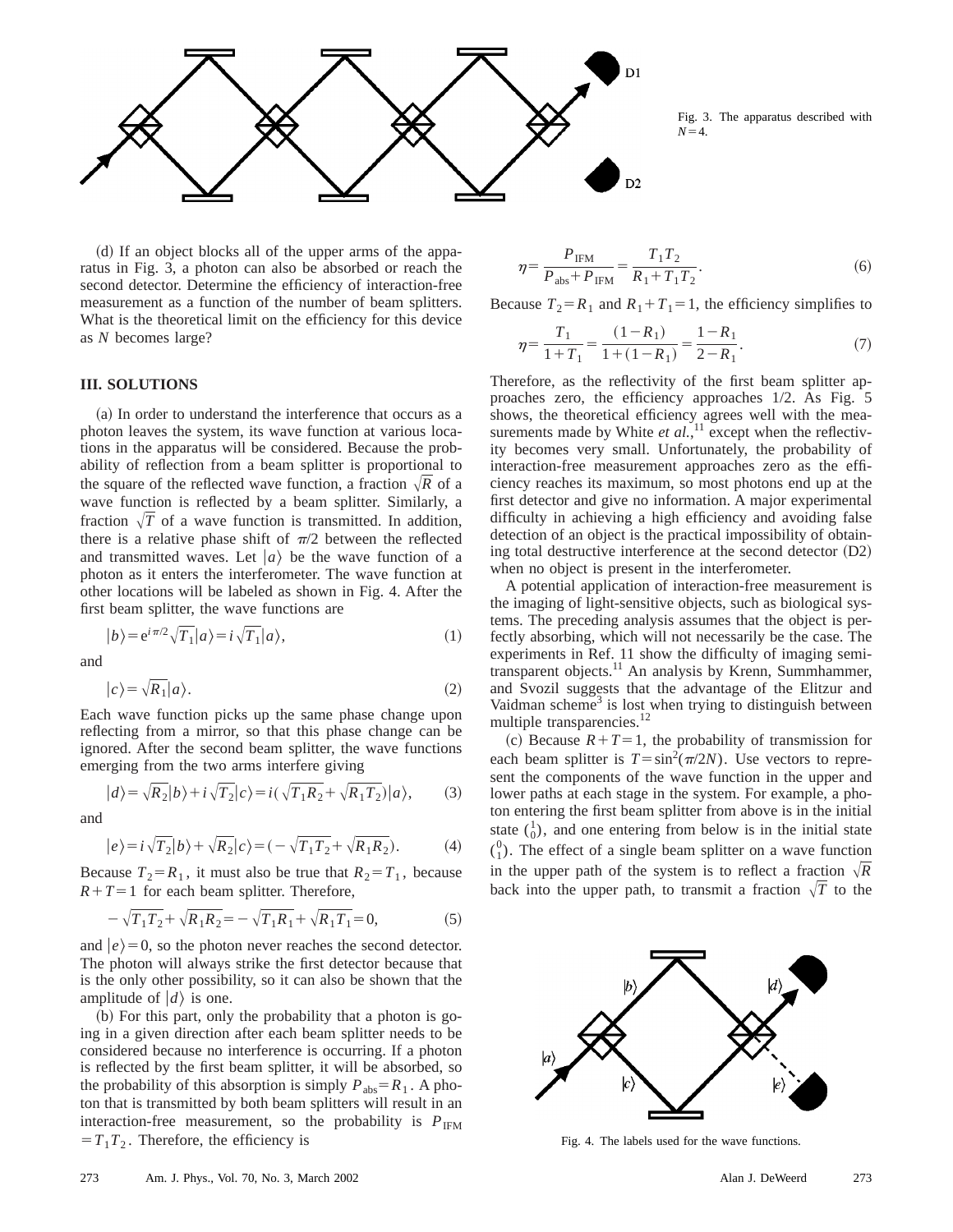

Fig. 5. The theoretical efficiency (line) compared with the experimental data (circles) for the setup suggested by Elitzur and Vaidman.

lower path, and to introduce a relative phase shift of  $\pi/2$ between the two components. This effect is represented by

$$
\begin{pmatrix} 1 \\ 0 \end{pmatrix} \xrightarrow{\text{beam splitter}} \begin{pmatrix} \sqrt{R} \\ i \sqrt{T} \end{pmatrix}.
$$

The result for a wave function that starts completely in the lower component is just the opposite, so the evolution of a state as it passes one beam splitter is represented by the matrix operator

$$
U = \begin{pmatrix} \sqrt{R} & i\sqrt{T} \\ i\sqrt{T} & \sqrt{R} \end{pmatrix} = \begin{pmatrix} \cos(\pi/2N) & i\sin(\pi/2N) \\ i\sin(\pi/2N) & \cos(\pi/2N) \end{pmatrix}.
$$
 (8)

As before, the phase changes due to the mirrors will be ignored because they are the same for the upper and lower components. If a photon enters from below as in Fig. 3, the initial state is  $|\text{in}\rangle = \binom{0}{1}$ , and the final state upon exiting an apparatus with *N* beam splitters is  $|\text{out}\rangle = U^N|\text{in}\rangle$ . If we define

$$
\mathcal{R}(\theta) = \begin{pmatrix} \cos(\theta) & i \sin(\theta) \\ i \sin(\theta) & \cos(\theta) \end{pmatrix},
$$
\n(9)

then  $U = \mathcal{R}(\pi/2N)$ . The matrix  $\mathcal{R}(\theta)$  is a rotation operator, which also appears in the description of spin- $\frac{1}{2}$  particles in magnetic fields.<sup>13</sup> The important property of rotation operators in this context is that they multiply like exponentials, that is,

$$
\mathcal{R}(\theta)\mathcal{R}(\phi) = \begin{pmatrix} \cos\theta & i\sin\theta \\ i\sin\theta & \cos\theta \end{pmatrix} \begin{pmatrix} \cos\phi & i\sin\phi \\ i\sin\phi & \cos\phi \end{pmatrix}
$$

$$
= \begin{pmatrix} \cos(\theta+\phi) & i\sin(\theta+\phi) \\ i\sin(\theta+\phi) & \cos(\theta+\phi) \end{pmatrix}
$$

$$
= \mathcal{R}(\theta+\phi). \tag{10}
$$

The evolution of a state through all *N* beam splitters is represented by

$$
U^N = \mathcal{R}^N(\pi/2N)
$$
  
=  $\mathcal{R}(N \cdot \pi/2N)$   
=  $\begin{pmatrix} \cos(\pi/2) & i \sin(\pi/2) \\ i \sin(\pi/2) & \cos(\pi/2) \end{pmatrix} = \begin{pmatrix} 0 & i \\ i & 0 \end{pmatrix}$ , (11)



Fig. 6. The theoretical efficiency (line) compared with experimental data (circles) for the setup suggested by Kwiat *et al.* 

so the final state is

$$
|\text{out}\rangle = \begin{pmatrix} 0 & i \\ i & 0 \end{pmatrix} \begin{pmatrix} 0 \\ 1 \end{pmatrix} = \begin{pmatrix} i \\ 0 \end{pmatrix}.
$$
 (12)

Therefore, if a photon enters the system from below, it will leave the system from above and strike the first detector  $(D1)$ . It is interesting to note that this experiment was actually performed by rotating the polarization by an angle  $\theta$  $\sqrt{5\pi/2}$  with a half-wave plate between successive passes through two polarizing beam splitters.7 The analysis of that system in terms of Jones matrices is similar to the preceding  $one.<sup>14</sup>$ 

(d) An interaction-free measurement results from reflections by all *N* beam splitters, so the probability is  $P_{\text{IFM}}$  $=[\cos^2(\pi/2N)]^N$ . The probability of absorption following the *j*th beam splitter is the probability of reaching it by (*j*  $-1$ ) reflections multiplied by the probability of one transmission. Transmission by the *N*th beam splitter does not result in absorption, so the total probability of absorption is

$$
P_{\text{abs}} = T + RT + R^2T + \dots + R^{N-2}T
$$

$$
= \sin^2 \left(\frac{\pi}{2N}\right) \sum_{k=0}^{N-2} \left[\cos^2 \left(\frac{\pi}{2N}\right)\right]^k.
$$
(13)

Therefore, the efficiency is

$$
\eta = \frac{\cos^{2N}\left(\frac{\pi}{2N}\right)}{\cos^{2N}\left(\frac{\pi}{2N}\right) + \sin^2\left(\frac{\pi}{2N}\right)\sum_{k=0}^{N-2} \cos^{2k}\left(\frac{\pi}{2N}\right)}.
$$
(14)

As before, this calculation makes the idealization that total destructive interference occurs at the second detector  $(D2)$ when no object is present in the apparatus. Figure 6 shows how the theoretical efficiency increases as the number of beam splitters increases, which is in reasonable agreement with the experimental data in Ref. 7. The discrepancies were explained by taking into account the imperfections of the optical components.

For large *N*, the probability of interaction-free measurement can be expanded in powers of  $\pi/2N$  as

$$
P_{\text{IFM}} = \left[1 - \frac{1}{2} \left(\frac{\pi}{2N}\right)^2 + \cdots\right]^{2N}.
$$
 (15)